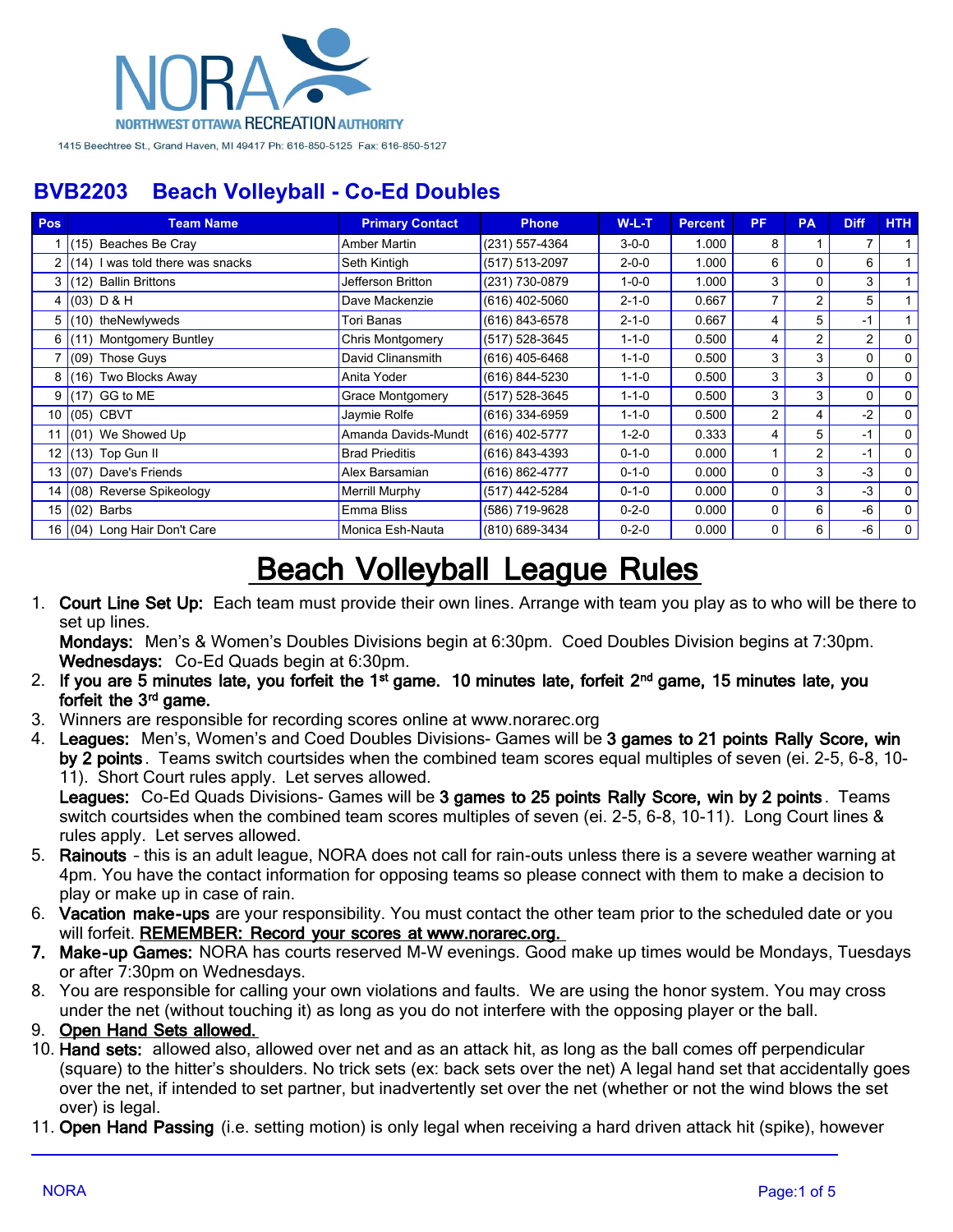

never when receiving a serve.

12. **Co-Ed games** – it is a courtesy for a male to serve to a male, however, it is not mandatory.

## **Basic Beach Volleyball Rules**

#### **USA Beach Volleyball Rules apply with some exceptions.**

- 1. **Service area:** Anywhere behind the back line.
- 2. **Let Serves:** Let serves allowed in all divisions. Let serves mean that the ball can hit the net and go over and still be considered good.
- 3. **Attack Fault:** No open hand tips or dinks directing the ball with fingers.
- 4. **Hand Sets:** You may decide with other team if you want to allow hand sets.
- 5. **Blocking:** Doubles: A blocking contact **is counted as a team hit**. The blocking team will have only two more hits after a blocking contact. QUAD Wednesdays: A block **does not** count as a hit.
- 6. **Center Line:** Player can go under the net as long as he/she does not interfere with opposing team.
- 7. **Poles act as antennas** ball must pass between them to be playable.
- 8. Player cannot go into an adjacent court to play the ball.
- 9. Cannot block a set (unless it breaks the plane of the net).
- 10. If a ball contacts or makes the court line bounce or move, the ball is in.
- 11. Contact with the net results in side out or point.
- 12. Cannot step on or under court lines when serving.

#### 2022 Things to Note:

Supervisor on Site – Players let Site Supervisor know the score after their match. Record scores as number of games won/lost (ex. 3-0, not 75-0) Email Chris Van Hekken ([vanhekkenc@norarec.org](mailto:vanhekkenc@norarec.org)) if you need help recording scores.

Lines – each team must provide their own lines for the courts. Please communicate ahead of time with the opposing team who is setting up the lines.

13. **Hard Driven Ball:** Defensive action includes the ball can be held momentarily overhand with the fingers.

14. If player decides/intends to employ finger action, as in the cases of off-speed hit defense or setting, the action must be "clean."

15. Be as honest as possible, regardless of what opponents are doing. Remember this is a Recreation League. HAVE FUN.

When in doubt of a call, just have a replay.

Revised 2022

#### **Game Schedule**

|                |             |                                                                      |                   |                         | <b>Score</b> |  |             |               |
|----------------|-------------|----------------------------------------------------------------------|-------------------|-------------------------|--------------|--|-------------|---------------|
| <b>Date</b>    | <b>Time</b> | <b>Location</b>                                                      | <b>Home Team</b>  | <b>Away Team</b>        | н.           |  | <b>Type</b> | <b>Status</b> |
| Mon 06/06/2022 | 7:30 PM     | Court #01 @ Grand Haven State Park Beach<br><b>Volleyball Courts</b> | (01) We Showed Up | $(17)$ GG to ME         |              |  | 2 RS        |               |
|                | 7:30 PM     | Court #02 @ Grand Haven State Park Beach<br><b>Volleyball Courts</b> | $(02)$ Barbs      | (16) Two Blocks<br>Away |              |  | 3 RS        |               |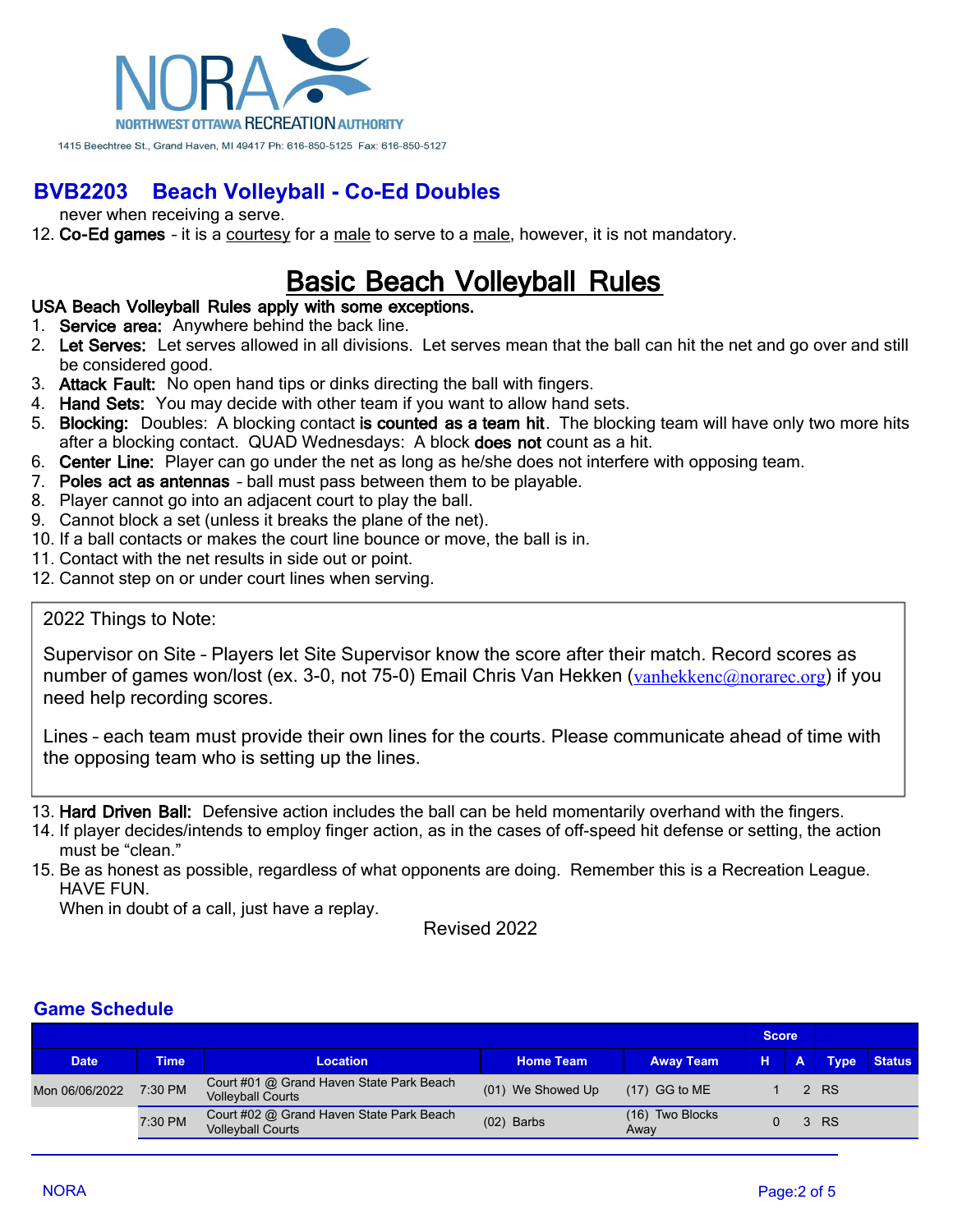

### **Game Schedule**

|                |             |                                                                                                                                         |                                     | <b>Score</b>                        |                |              |             |               |
|----------------|-------------|-----------------------------------------------------------------------------------------------------------------------------------------|-------------------------------------|-------------------------------------|----------------|--------------|-------------|---------------|
| <b>Date</b>    | <b>Time</b> | <b>Location</b>                                                                                                                         | <b>Home Team</b>                    | <b>Away Team</b>                    | н              | А            | <b>Type</b> | <b>Status</b> |
|                | 7:30 PM     | Court #03 @ Grand Haven State Park Beach<br><b>Volleyball Courts</b>                                                                    | $(03)$ D & H                        | (15) Beaches Be<br>Cray             | $\mathbf 1$    |              | 2 RS        |               |
|                | 7:30 PM     | Court #04 @ Grand Haven State Park Beach<br><b>Volleyball Courts</b>                                                                    | (04) Long Hair Don't<br>Care        | (14) I was told there<br>was snacks | $\mathbf 0$    |              | 3 RS        |               |
|                | 7:30 PM     | Court #05 @ Grand Haven State Park Beach<br><b>Volleyball Courts</b>                                                                    | $(05)$ CBVT                         | (13) Top Gun II                     | $\overline{2}$ | $\mathbf{1}$ | <b>RS</b>   |               |
|                | 7:30 PM     | Court #06 @ Grand Haven State Park Beach<br><b>Volleyball Courts</b>                                                                    | (07) Dave's Friends                 | (12) Ballin Brittons                |                |              | <b>RS</b>   |               |
|                | 7:30 PM     | Court #07 @ Grand Haven State Park Beach<br>(08) Reverse<br>(11) Montgomery<br><b>Volleyball Courts</b><br>Spikeology<br><b>Buntley</b> |                                     | 0                                   | 3              | <b>RS</b>    |             |               |
|                | 7:30 PM     | Court #08 @ Grand Haven State Park Beach<br><b>Volleyball Courts</b>                                                                    | (09) Those Guys                     | (10) theNewlyweds                   | 3              |              | $0$ RS      |               |
|                |             |                                                                                                                                         |                                     |                                     |                |              |             |               |
| Mon 06/13/2022 | 7:30 PM     | Court #01 @ Grand Haven State Park Beach<br><b>Volleyball Courts</b>                                                                    | (01) We Showed Up                   | $(02)$ Barbs                        | 3              | 0            | <b>RS</b>   |               |
|                | 7:30 PM     | Court #02 @ Grand Haven State Park Beach<br><b>Volleyball Courts</b>                                                                    | $(17)$ GG to ME                     | (10) theNewlyweds                   | $\mathbf{1}$   |              | 2 RS        |               |
|                | 7:30 PM     | Court #03 @ Grand Haven State Park Beach<br><b>Volleyball Courts</b>                                                                    | (11) Montgomery<br>Buntley          | (09) Those Guys                     |                |              | <b>RS</b>   |               |
|                | 7:30 PM     | Court #04 @ Grand Haven State Park Beach<br><b>Volleyball Courts</b>                                                                    | (12) Ballin Brittons                | (08) Reverse<br>Spikeology          |                |              | <b>RS</b>   |               |
|                | 7:30 PM     | Court #05 @ Grand Haven State Park Beach<br><b>Volleyball Courts</b>                                                                    | (13) Top Gun II                     | (07) Dave's Friends                 |                |              | <b>RS</b>   |               |
|                | 7:30 PM     | Court #06 @ Grand Haven State Park Beach<br><b>Volleyball Courts</b>                                                                    | (14) I was told there<br>was snacks | (05) CBVT                           |                |              | <b>RS</b>   |               |
|                | 7:30 PM     | Court #07 @ Grand Haven State Park Beach<br><b>Volleyball Courts</b>                                                                    | (15) Beaches Be Cray                | (04) Long Hair Don't<br>Care        | 3              |              | 0 RS        |               |
|                | 7:30 PM     | Court #08 @ Grand Haven State Park Beach<br><b>Volleyball Courts</b>                                                                    | (16) Two Blocks Away                | $(03)$ D & H                        | 0              |              | 3 RS        |               |
|                |             |                                                                                                                                         |                                     |                                     |                |              |             |               |
| Mon 06/20/2022 | 7:30 PM     | Court #01 @ Grand Haven State Park Beach<br><b>Volleyball Courts</b>                                                                    | (09) Those Guys                     | (12) Ballin Brittons                | $\mathbf 0$    |              | 3 RS        |               |
|                | 7:30 PM     | Court #02 @ Grand Haven State Park Beach<br><b>Volleyball Courts</b>                                                                    | (10) theNewlyweds                   | (11) Montgomery<br><b>Buntley</b>   | 2              | $\mathbf{1}$ | <b>RS</b>   |               |
|                | 7:30 PM     | Court #03 @ Grand Haven State Park Beach<br><b>Volleyball Courts</b>                                                                    | $(02)$ Barbs                        | $(17)$ GG to ME                     |                |              | <b>RS</b>   |               |
|                | 7:30 PM     | Court #04 @ Grand Haven State Park Beach<br><b>Volleyball Courts</b>                                                                    | $(03)$ D & H                        | (01) We Showed Up                   | 3              |              | $0$ RS      |               |
|                | 7:30 PM     | Court #05 @ Grand Haven State Park Beach<br><b>Volleyball Courts</b>                                                                    | (04) Long Hair Don't<br>Care        | (16) Two Blocks<br>Away             |                |              | <b>RS</b>   |               |
|                | 7:30 PM     | Court #06 @ Grand Haven State Park Beach<br><b>Volleyball Courts</b>                                                                    | $(05)$ CBVT                         | (15) Beaches Be<br>Cray             | $\mathbf 0$    |              | 3 RS        |               |
|                | 7:30 PM     | Court #07 @ Grand Haven State Park Beach<br><b>Volleyball Courts</b>                                                                    | (07) Dave's Friends                 | (14) I was told there<br>was snacks | 0              | 3            | <b>RS</b>   |               |
|                | 7:30 PM     | Court #08 @ Grand Haven State Park Beach<br><b>Volleyball Courts</b>                                                                    | (08) Reverse<br>Spikeology          | (13) Top Gun II                     |                |              | <b>RS</b>   |               |
|                |             |                                                                                                                                         |                                     |                                     |                |              |             |               |
| Mon 06/27/2022 | 7:30 PM     | Court #01 @ Grand Haven State Park Beach<br><b>Volleyball Courts</b>                                                                    | (16) Two Blocks Away                | $(05)$ CBVT                         |                |              | <b>RS</b>   |               |
|                |             |                                                                                                                                         |                                     |                                     |                |              |             |               |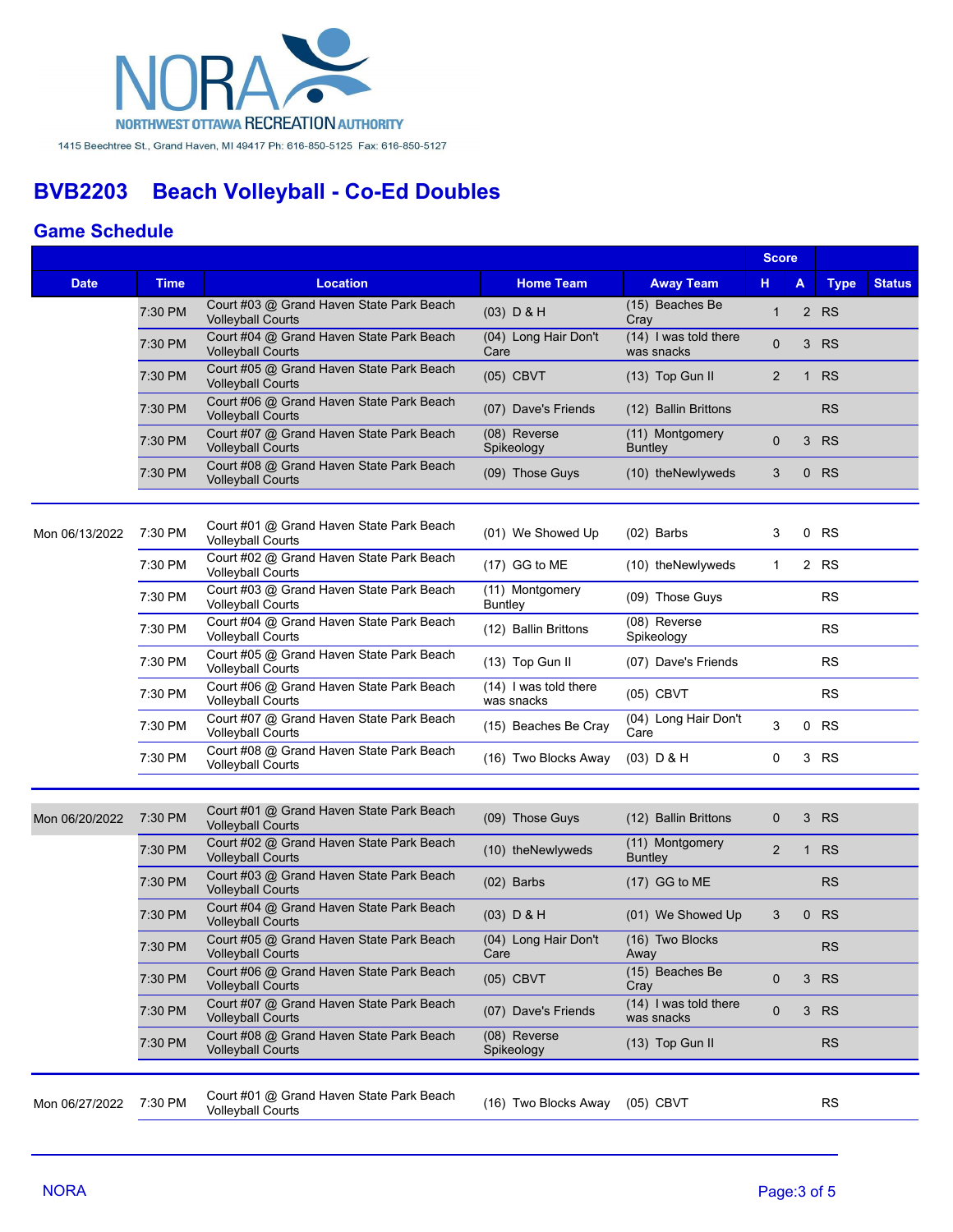

#### **Game Schedule**

|                |             |                                                                      |                                       |                                     | <b>Score</b> |             |               |
|----------------|-------------|----------------------------------------------------------------------|---------------------------------------|-------------------------------------|--------------|-------------|---------------|
| <b>Date</b>    | <b>Time</b> | <b>Location</b>                                                      | <b>Home Team</b>                      | <b>Away Team</b>                    | н<br>A       | <b>Type</b> | <b>Status</b> |
|                | 7:30 PM     | Court #02 @ Grand Haven State Park Beach<br><b>Volleyball Courts</b> | (01) We Showed Up                     | (04) Long Hair Don't<br>Care        |              | <b>RS</b>   |               |
|                | 7:30 PM     | Court #03 @ Grand Haven State Park Beach<br><b>Volleyball Courts</b> | $(02)$ Barbs                          | $(03)$ D & H                        |              | <b>RS</b>   |               |
|                | 7:30 PM     | Court #04 @ Grand Haven State Park Beach<br><b>Volleyball Courts</b> | (17) GG to ME                         | (11) Montgomery<br><b>Buntley</b>   |              | <b>RS</b>   |               |
|                | 7:30 PM     | Court #05 @ Grand Haven State Park Beach<br><b>Volleyball Courts</b> | (12) Ballin Brittons                  | (10) theNewlyweds                   |              | <b>RS</b>   |               |
|                | 7:30 PM     | Court #06 @ Grand Haven State Park Beach<br><b>Volleyball Courts</b> | (13) Top Gun II                       | (09) Those Guys                     |              | <b>RS</b>   |               |
|                | 7:30 PM     | Court #07 @ Grand Haven State Park Beach<br><b>Volleyball Courts</b> | $(14)$ I was told there<br>was snacks | (08) Reverse<br>Spikeology          |              | <b>RS</b>   |               |
|                | 7:30 PM     | Court #08 @ Grand Haven State Park Beach<br><b>Volleyball Courts</b> | (15) Beaches Be Cray                  | (07) Dave's Friends                 |              | <b>RS</b>   |               |
|                |             |                                                                      |                                       |                                     |              |             |               |
| Mon 07/11/2022 | 7:30 PM     | Court #01 @ Grand Haven State Park Beach<br><b>Volleyball Courts</b> | (08) Reverse<br>Spikeology            | (15) Beaches Be<br>Cray             |              | <b>RS</b>   |               |
|                | 7:30 PM     | Court #02 @ Grand Haven State Park Beach<br><b>Volleyball Courts</b> | (09) Those Guys                       | (14) I was told there<br>was snacks |              | <b>RS</b>   |               |
|                | 7:30 PM     | Court #03 @ Grand Haven State Park Beach<br><b>Volleyball Courts</b> | (10) theNewlyweds                     | (13) Top Gun II                     |              | <b>RS</b>   |               |
|                | 7:30 PM     | Court #04 @ Grand Haven State Park Beach<br><b>Volleyball Courts</b> | $(11)$ Montgomery<br><b>Buntley</b>   | (12) Ballin Brittons                |              | <b>RS</b>   |               |
|                | 7:30 PM     | Court #05 @ Grand Haven State Park Beach<br><b>Volleyball Courts</b> | $(03)$ D & H                          | $(17)$ GG to ME                     |              | <b>RS</b>   |               |
|                | 7:30 PM     | Court #06 @ Grand Haven State Park Beach<br><b>Volleyball Courts</b> | (04) Long Hair Don't<br>Care          | $(02)$ Barbs                        |              | <b>RS</b>   |               |
|                | 7:30 PM     | Court #07 @ Grand Haven State Park Beach<br><b>Volleyball Courts</b> | $(05)$ CBVT                           | (01) We Showed Up                   |              | <b>RS</b>   |               |
|                | 7:30 PM     | Court #08 @ Grand Haven State Park Beach<br><b>Volleyball Courts</b> | (07) Dave's Friends                   | (16) Two Blocks<br>Away             |              | <b>RS</b>   |               |
|                |             |                                                                      |                                       |                                     |              |             |               |
| Mon 07/18/2022 | 7:30 PM     | Court #01 @ Grand Haven State Park Beach<br><b>Volleyball Courts</b> | (15) Beaches Be Cray                  | (09) Those Guys                     |              | <b>RS</b>   |               |
|                | 7:30 PM     | Court #02 @ Grand Haven State Park Beach<br><b>Volleyball Courts</b> | (16) Two Blocks Away                  | (08) Reverse<br>Spikeology          |              | <b>RS</b>   |               |
|                | 7:30 PM     | Court #03 @ Grand Haven State Park Beach<br><b>Volleyball Courts</b> | (01) We Showed Up                     | (07) Dave's Friends                 |              | <b>RS</b>   |               |
|                | 7:30 PM     | Court #04 @ Grand Haven State Park Beach<br><b>Volleyball Courts</b> | $(02)$ Barbs                          | $(05)$ CBVT                         |              | RS          |               |
|                | 7:30 PM     | Court #05 @ Grand Haven State Park Beach<br><b>Volleyball Courts</b> | $(03)$ D & H                          | (04) Long Hair Don't<br>Care        |              | <b>RS</b>   |               |
|                | 7:30 PM     | Court #06 @ Grand Haven State Park Beach<br><b>Volleyball Courts</b> | (17) GG to ME                         | (12) Ballin Brittons                |              | <b>RS</b>   |               |
|                | 7:30 PM     | Court #07 @ Grand Haven State Park Beach<br><b>Volleyball Courts</b> | (13) Top Gun II                       | (11) Montgomery<br><b>Buntley</b>   |              | <b>RS</b>   |               |
|                | 7:30 PM     | Court #08 @ Grand Haven State Park Beach<br><b>Volleyball Courts</b> | (14) I was told there<br>was snacks   | (10) theNewlyweds                   |              | <b>RS</b>   |               |
|                |             |                                                                      |                                       |                                     |              |             |               |